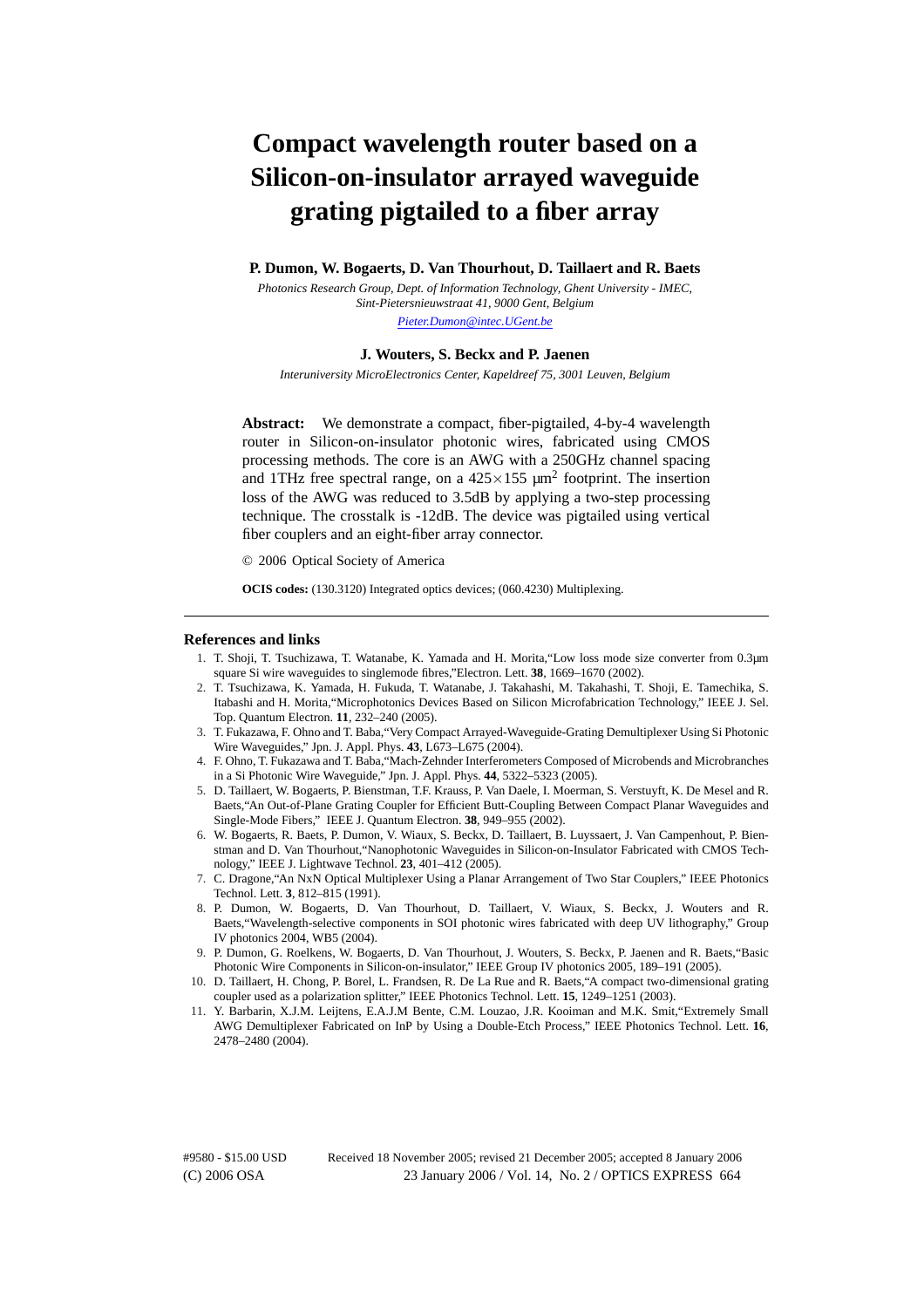12. D. Taillaert, P. Bienstman and R. Baets, "Compact efficient broadband grating for silicon-on-insulator waveguides," Opt. Lett. **29**, 2749–2751 (2004).

#### **1. Introduction**

Submicron Silicon-on-insulator (SOI) photonic wire technology promises a boost in the integration scale of photonic integrated circuits. This is realized by exploiting a high lateral and vertical index contrast. With bend radii down to just a few µm having very low excess loss and compact splitters and other functions, the size of many devices, especially wavelength filters, can be scaled down considerably. Combining this Silicon approach with CMOS technology has advantages for telecom applications but also enables the technology to be used in other application areas.

However, currently no actually fiber pigtailed devices with acceptable performance have been reported. Recently, broadband low-loss connection to fiber has been demonstrated [1], however using reduced core single mode fiber. Moreover, while promising wavelength filtering functionality is being shown [2, 3, 4], device insertion losses and crosstalk are still problems for actual application. These issues are harder to solve with high index contrast technology and must be tackled if one wishes to integrate many functions on one chip.

Here we show an ultra-compact SOI wavelength router pigtailed to a commercially available standard single mode fiber array connector using vertical fiber coupling [5]. The die size of the component is smaller than the connector surface, enabling a very elegant and mechanically tolerant packaging approach. The same connector and coupling principle can be used for waferscale testing of the devices. The device was fabricated using waferscale CMOS-based processes, including 248nm deep UV lithography [6]. The wavelength router is a 4-by-4 arrayed waveguide grating (AWG) [7] with a footprint smaller than  $0.07$ mm<sup>2</sup>. The insertion loss of the device is reduced compared to [8] by using a double etch technique in order to lower index contrast in the star couplers of the AWG.

#### **2. Waveguides and fabrication**

Structures were created in 200mm SOI wafers with a Silicon layer thickness of 220nm and a 1µm burried oxide. A deep UV lithography stepper with a 248nm illumination wavelength defines patterns in resist. The patterns are transferred into the Silicon layer by a dry etching process. A 220nm deep etch step renders photonic wires and broader (access) waveguides. A preceding lithography and 70nm deep etch step can be used to overlay the deeply etched structures with more shallow structures (Fig. 1). In this work, we used the shallow etch step for simultaneously obtaining the grating fiber couplers and a shallow etch region around the star couplers of the AWG devices (see section 3). The alignment tolerance of the stepper is good enough to avoid additional insertion loss in the tapers between deep and shallow etched waveguides. After etching, de structures are covered with a 750nm thick silica top cladding. The thickness of this oxide cladding was chosen to maximize the grating coupler efficiency (see section 4).

A detailed overview of the processing steps can be found in [6]. The processes are basically CMOS processes, characterized and adapted for the fabrication of photonic circuits, which enforce quite different boundary conditions on the fabrication processes.

Earlier, we measured propagation losses of 2.4dB/cm for 500nm wide wires with an air top cladding and TE polarisation [6]. The device uses a bend radius of 3µm, yielding excess bend losses of the order of 0.01dB [9]. The TM mode has different guiding properties. While it is very hard, if possible, to make a single circuit polarisation-independent, this problem can be resolved using a polarisation diversity scheme [10].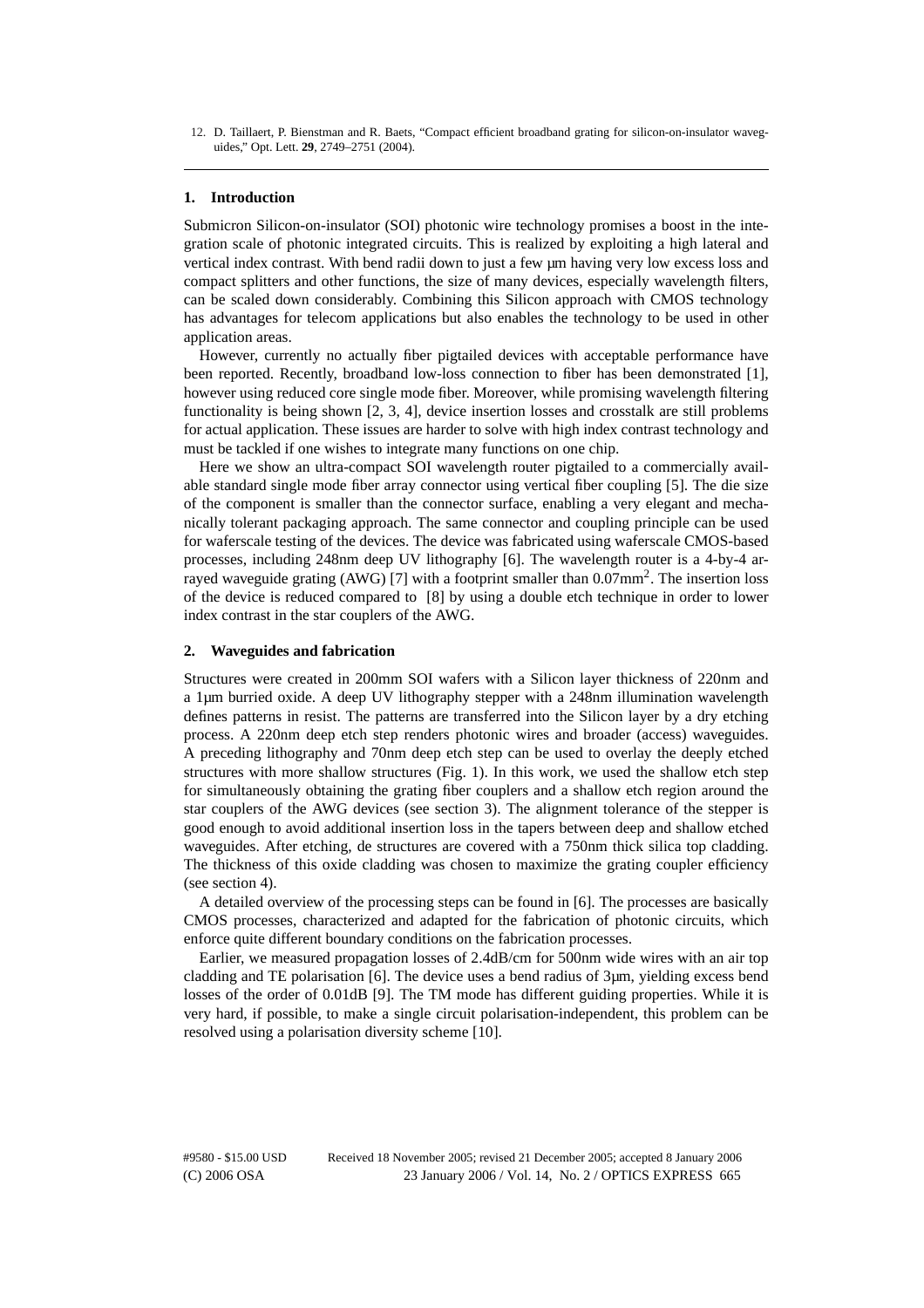

Fig. 1. Star coupler (a) Schematic of the deep to shallow transition (b) SEM picture (c) Detailed SEM picture of the two-level structures

### **3. Arrayed waveguide grating**

The footprint of the actual AWG is  $425\mu m \times 155\mu m$  (0.066mm<sup>2</sup>), using waveguide bends with 3µm radius. Its design parameters are listed in Fig. 2. The device size is limited by the delay length needed in order to obtain the 1THz free spectral range (71.36µm) and the number of waveguides used (10).

In order to reduce the insertion loss of the AWG devices, we applied a double-etch technique. The principle is similar to [11]. All waveguide apertures to the slab region of the star couplers are etched first 70nm deep, yielding a little lower index contrast waveguides better matched to the slab region than the wire waveguides. These waveguides are adiabatically tapered towards the slab region in order to obtain a high star coupler transmission. Then, in a second step the deep wire waveguides are created, using a double lateral taper approach to connect wires and shallow apertures. This is clarified in Fig. 1. Although a lower index contrast is used in the coupler region, the effect on the total AWG size is limited in this case.

As the waveguide propagation constant changes considerably with waveguide width, calculations show that random phase errors in the arrayed waveguides due to stochastic nm-scale width variations (roughness and larger-scale variations) can introduce a high level of crosstalk. Additional phase errors may result from mask digitization. These phase error problems were not tackled yet here. Better fabrication processes and a design that is more tolerant to small width variations, possibly combined with tuning, will be needed in order to achieve a lower crosstalk level. Also, the tapered shallow waveguides are coupled due to the lower index contrast and the small spacing between the apertures  $(\pm 200$ nm). Coupling between the arrayed waveguides at the star couplers lowers insertion loss. However, in these designs, not only the apertures of the arrayed waveguides, but also the input and output waveguides of the AWG were coupled. The abberations introduced by this coupling can enhance the star coupler transmission, but the phase deviations arising from this should be corrected for [7]. This was not done in these designs, which can be expected to result in avoidable higher crosstalk.

### **4. Fiber pigtailing and chip design**

In order to couple light from and to fiber, we use broadband shallow grating couplers. Light is coupled to standard single mode (9µm core) fibers. The fibers are mounted under an 8° angle and the gratings couple light into broad waveguides [5]. These waveguides are then tapered down to narrow wires using an adiabatic linear tapers. The etching depth of the gratings is 70nm again. With a 750nm thick oxide top cladding and an index matching material between fiber and grating, the theoretical maximum coupling efficiency is 46%, with a 1dB bandwidth of 46nm, giving sufficient power budget for many applications and characterization.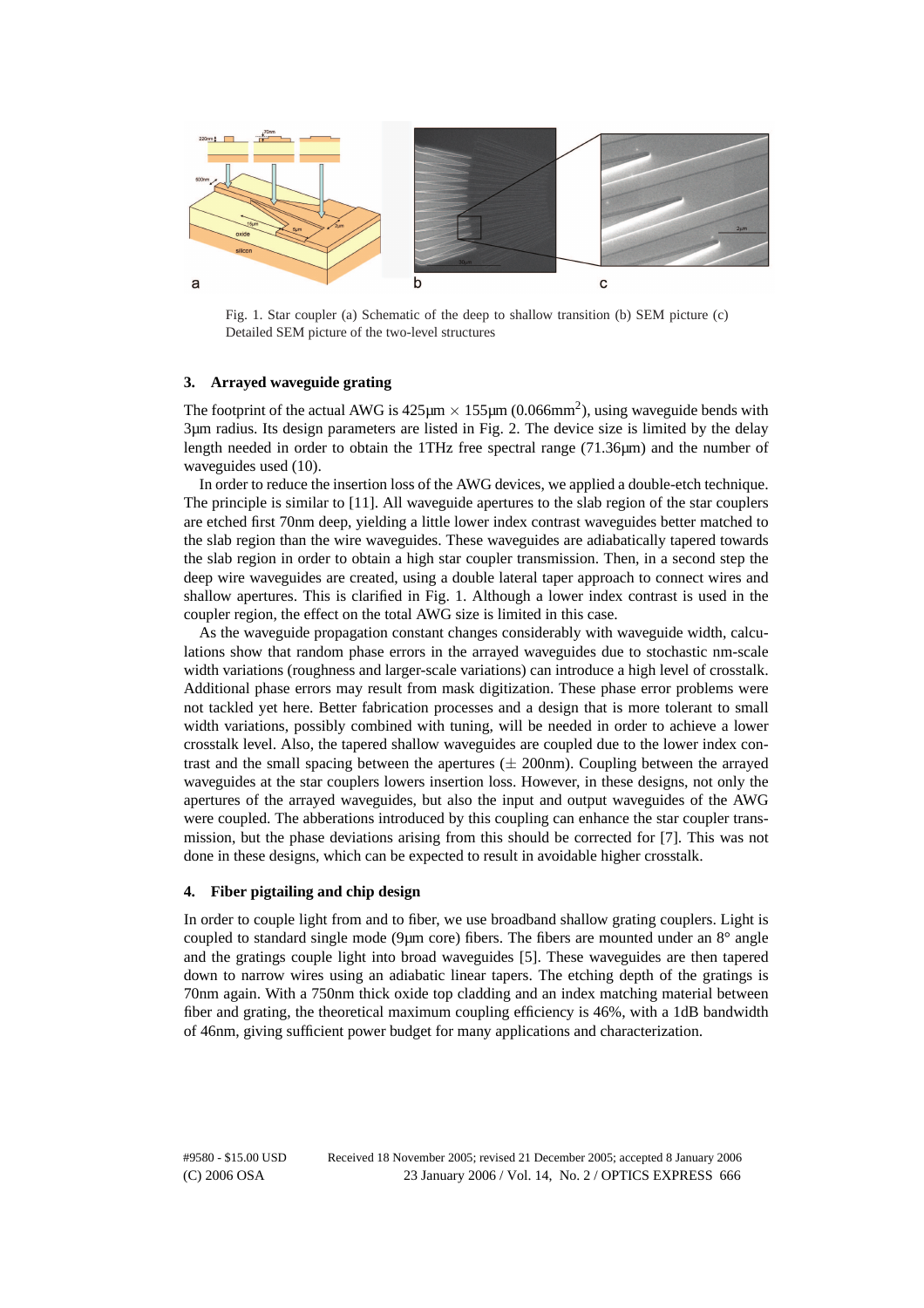

Fig. 2. (a) AWG and its designed parameters. (b) chip layout of the AWG with access waveguides and fiber couplers (numbered 1 to 8). (c) fiber coupler setup principle and SEM picture of the grating coupler.

The advantages of this approach are the relaxed alignment tolerances and the possibility of waferscale testing. A higher coupling efficiency can be obtained by using a non-uniform grating and a bottom reflector, theoretically yielding less than 1dB loss over a 35nm bandwidth [12]. The grating couplers work for TE polarisation, with a measured TE/TM extinction ratio of about 20dB. However, the polarisation dependency of the complete integrated circuit can be resolved by extending the fibre coupler idea to two dimensions [10].

The  $4\times4$  AWG devices were designed with all input and output port fiber couplers in a 1by-8 array with a spacing of 250 $\mu$ m. The die is  $2mm^2$  in size and contains two separate AWG devices, access waveguides, fiber couplers and alignment features. Six additional fiber couplers, connected two by two by simple waveguides, are used for aligment. The chip layout is show in Fig. 2, also illustrating the fiber coupler principle.

The 250µm fiber coupler spacing allows us to use a commercially available eight singlemode fiber array connector to align to all ports simulteaneously. This connector consists is a Si V-groove assembly with a pyrex cover and fiber facets under a 8° angle. First the connector is aligned (with in-plane translation and optimization of two rotational axes) to the six aligment fiber couplers. At this stage, a transmission measurement can be done on each of the connected fiber pairs. Then, the connector is translated to the AWG inputs and outputs and transmission measurements can be taken again. The connector is slightly tilted under 1° with respect to the chip in order to let the connector safely rest on the sample after alignment. After alignment, the connector is glued to the chip using UV cureable glue with low shrinkage. The great alignment tolerance of the fiber couplers, combined with on-chip alignment features facilitate alignment and surviving the gluing. The fiber coupling is illustrated in Fig. 3. As the actual die size is smaller than the connector surface, the chip could be cleaved to just that area and the final component will be barely larger than the connector. Also mechanically, this configuration is very attractive.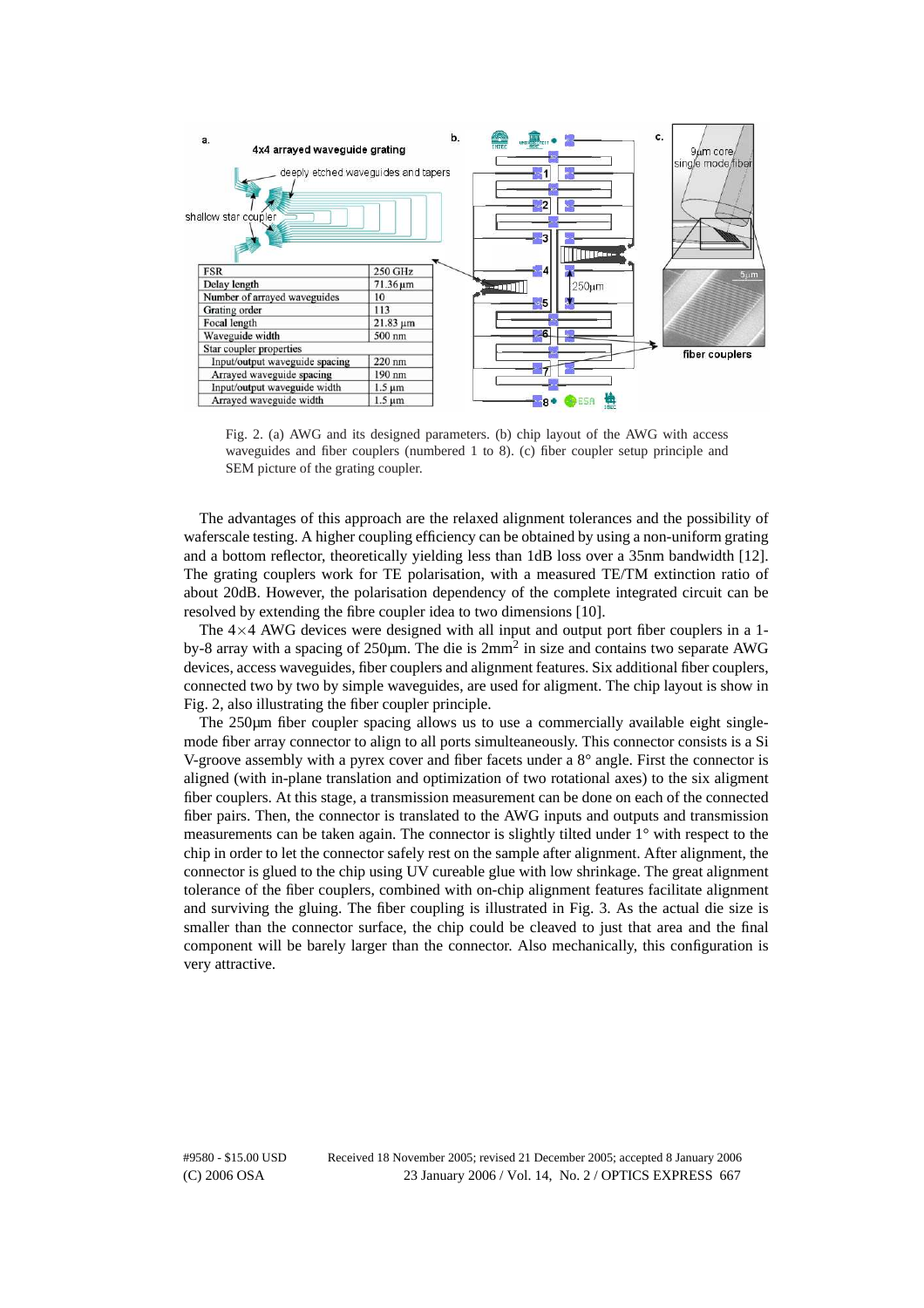

Fig. 3. Pigtailed chip. (a) Schematic (b) Picture. here the chip was cleaved larger than necessary. The actual die size is smaller than the connector surface.



Fig. 4. Overlayed normalized fiber-to-fiber transmission spectra of a 250GHz channel spacing AWG. Spectra from the each input to all outputs are shown

#### **5. Performance of the pigtailed device**

Structures were characterized in transmission using the ASE of an EDFA as a broadband light source and a spectrum analyzer. The polarisation was filtered and optimized for maximum transmission. The obtained transmission spectra were normalized on the direct transmission from light source to spectrum analyzer, and thus give the total fiber-to-fiber loss including connector, fiber coupler and access waveguide loss and the insertion loss of the AWG.

Figure 4 shows the transmission spectra of the AWG with a 2nm (250GHz) designed channel spacing and 8nm (1THz) designed free spectral range (FSR). Transmission of each input port to all 4 output ports is shown. The channel spacing is 250GHz, but the 1.025THz FSR slightly deviates from the designed value, making the AWG not perfectly circular. The total (fiber-tofiber) insertion loss of the device is 12.5dB for the best channels.

(C) 2006 OSA 23 January 2006 / Vol. 14, No. 2 / OPTICS EXPRESS 668 #9580 - \$15.00 USD Received 18 November 2005; revised 21 December 2005; accepted 8 January 2006